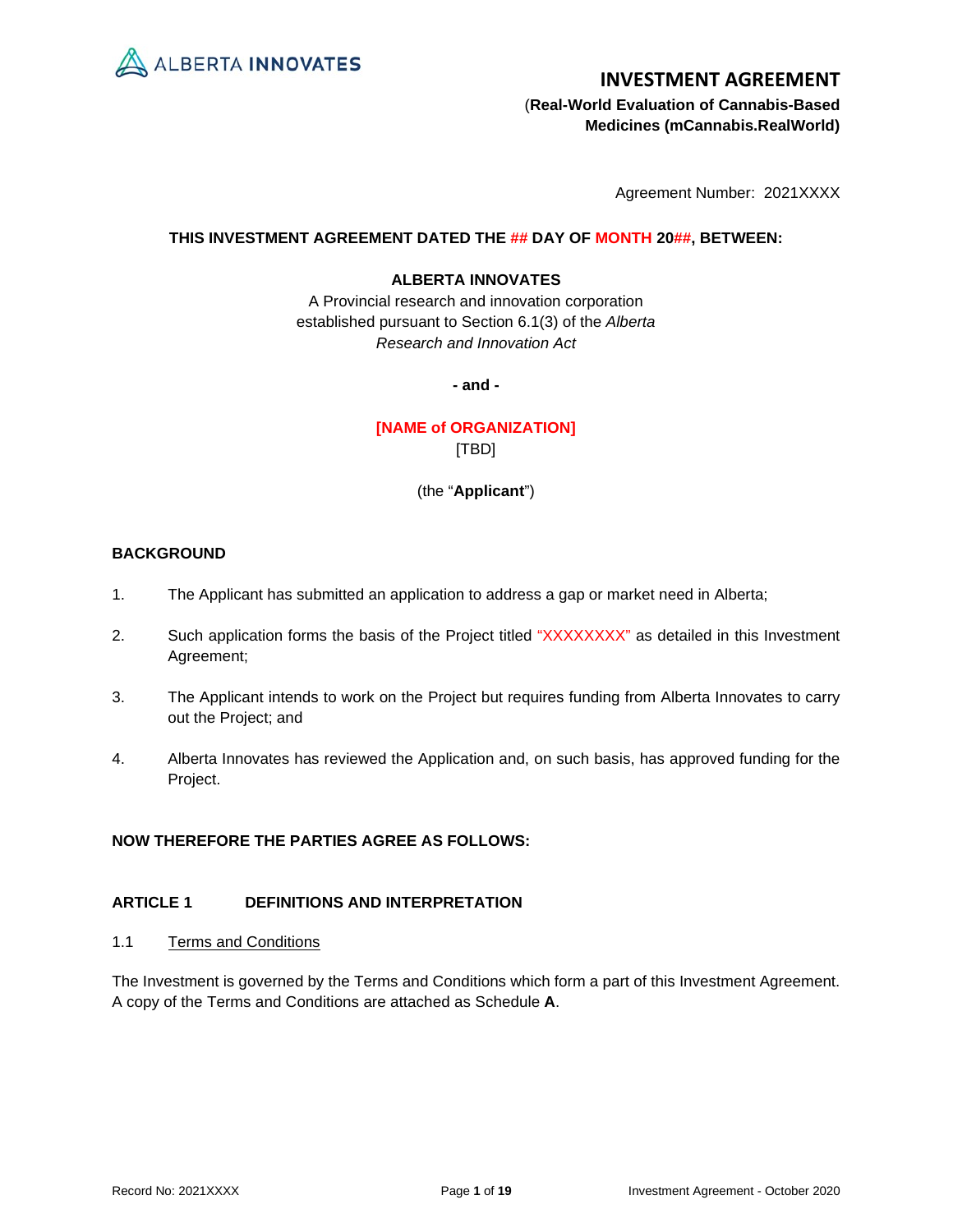

## 1.2 Definitions

For ease of reference, a list of defined terms is included in Schedule **B**.

# **ARTICLE 2 PROJECT START AND COMPLETION DATES**

## 2.1 Project

The Applicant agrees to undertake the Project as described in its Application, a copy of which is attached as Schedule **C**, including achieving the Milestones as required by Section [4.2](#page-3-0) below.

## 2.2 Project Start Date

It is agreed between the Parties that the Project Start Date is **<START DATE, YEAR>**.

## 2.3 Project Completion Date

It is agreed between the Parties that the Project Completion Date is **<END DATE, YEAR>.** If the Project is not completed by such date then, subject to an amendment agreed to between the Parties, Alberta Innovates may elect to terminate this Investment Agreement. In such event, Alberta Innovates will notify the Applicant of its decision to terminate as soon as reasonably practical and shall advise the Applicant of the effective date of termination. Alberta Innovates will have no liability or obligation to reimburse the Applicant for any Project Costs incurred after the effective date of termination and may require the Applicant to return any portions of the Investment which were spent on Ineligible Expenses. Additionally, any portion of the Investment not used and accounted for in accordance with this Agreement as of the Project Completion Date or earlier termination is repayable by the Applicant to AI at AI's request.

## 2.4 Effective Date of this Investment Agreement

The effective date of this Investment Agreement shall be the Project Start Date.

## 2.5 Term of this Investment Agreement

The Term of this Investment Agreement shall start on the Project Start Date and end on the later of: (i) the date Alberta Innovates pays the final portion of the Investment; (ii) the date the Project, as described in the Application, is completed; or (iii) the date Alberta Innovates communicates its receipt and acceptance of the Final Report to the Applicant.

## **ARTICLE 3 INVESTMENT BY ALBERTA INNOVATES**

## 3.1 Investment by Alberta Innovates

Subject to the Terms and Conditions of this Investment Agreement, Alberta Innovates agrees to provide the Applicant with a contribution to the Project (the "Investment") not exceeding \$ AMOUNT Canadian dollars in accordance with the payment schedule as set out in Schedule **D**. Notwithstanding the generality of the foregoing, Alberta Innovates reserves the right to withhold payment of any portion of the Investment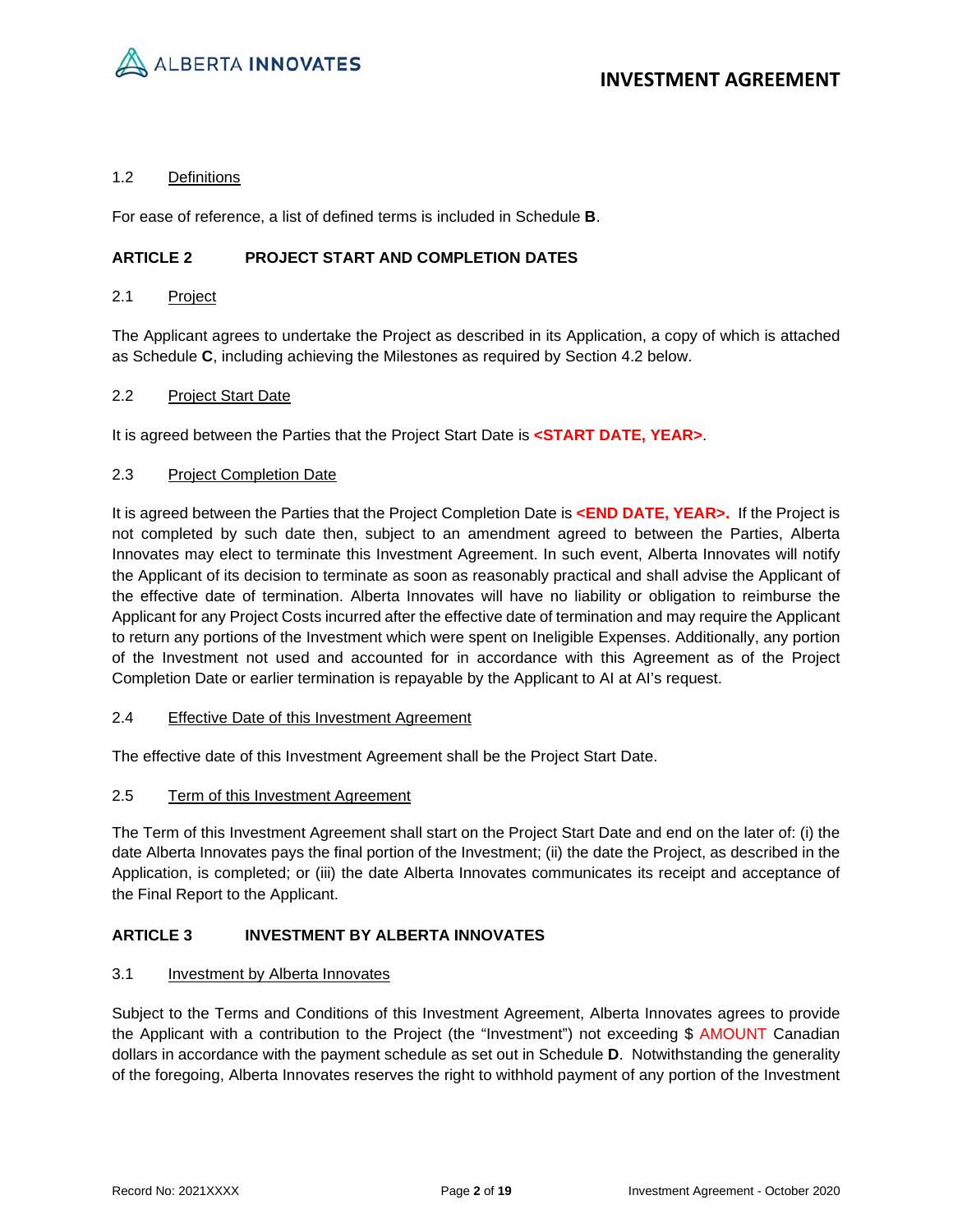if the Applicant incurs a debt to Alberta Innovates, or its affiliates Innotech Alberta Inc. or C-FER Technologies (1999) Inc. related to or arising from project(s) involving the principal investigator identified in the Application.

If the total Project Costs decrease, Alberta Innovates may elect to adjust its Investment pro-rata in accordance with such decrease. Alberta Innovates shall pay the Investment to the Applicant in the amounts and at the times specified in Schedule **D**.

# 3.2 Milestone Payments

The Investment will be paid over-time in accordance with the critical Milestones as set out in Schedule **D**. A Project may have one or more Milestones, to a maximum of XXXXX, to be disbursed throughout the Term of this Investment Agreement, unless an extension is agreed to by the Parties. Upon completion of a Milestone, the Applicant is required to submit a Progress Report or Final Report (as the case may be) to Alberta Innovates.

# 3.3 Milestones Generally

Milestones may overlap, but Alberta Innovates will not review more than one Progress Report or issue more than one payment per calendar month.

## 3.4 Interest and Investment

The Applicant shall invest any portion of the Investment paid to the Applicant but not immediately required for the Project, in such a manner that the interest rate or other rate of return will be readily ascertainable.

## 3.5 Eligible and Ineligible Expenses

The Investment shall only be applied towards Eligible Expenses pursuant to the terms of this Investment Agreement. Guidance concerning what constitutes an "Eligible Expense" versus an "Ineligible Expense" is provided under the definitions of those terms in Schedule **B**. It is a condition of the Investment that Alberta Innovates has the right to require the Applicant to repay to Alberta Innovates any portions of the Investment which were used to cover Ineligible Expenses, and such amount shall constitute a debt immediately owing and repayable on demand by the Applicant to Alberta Innovates.

# **ARTICLE 4 MILESTONE, REPORTING AND PAYMENT TIMELINES**

## 4.1 Terms and Conditions

All Milestone Payments are subject to the Terms and Conditions. Alberta Innovates will pay and deliver the Investment to the Applicant at the times identified in Schedule **D** upon completion of the particular Milestone, and Alberta Innovates' written approval of the completed Progress Report or Final Report, as the case may be. Alberta Innovates may refuse to approve a Progress Report or Final Report, or request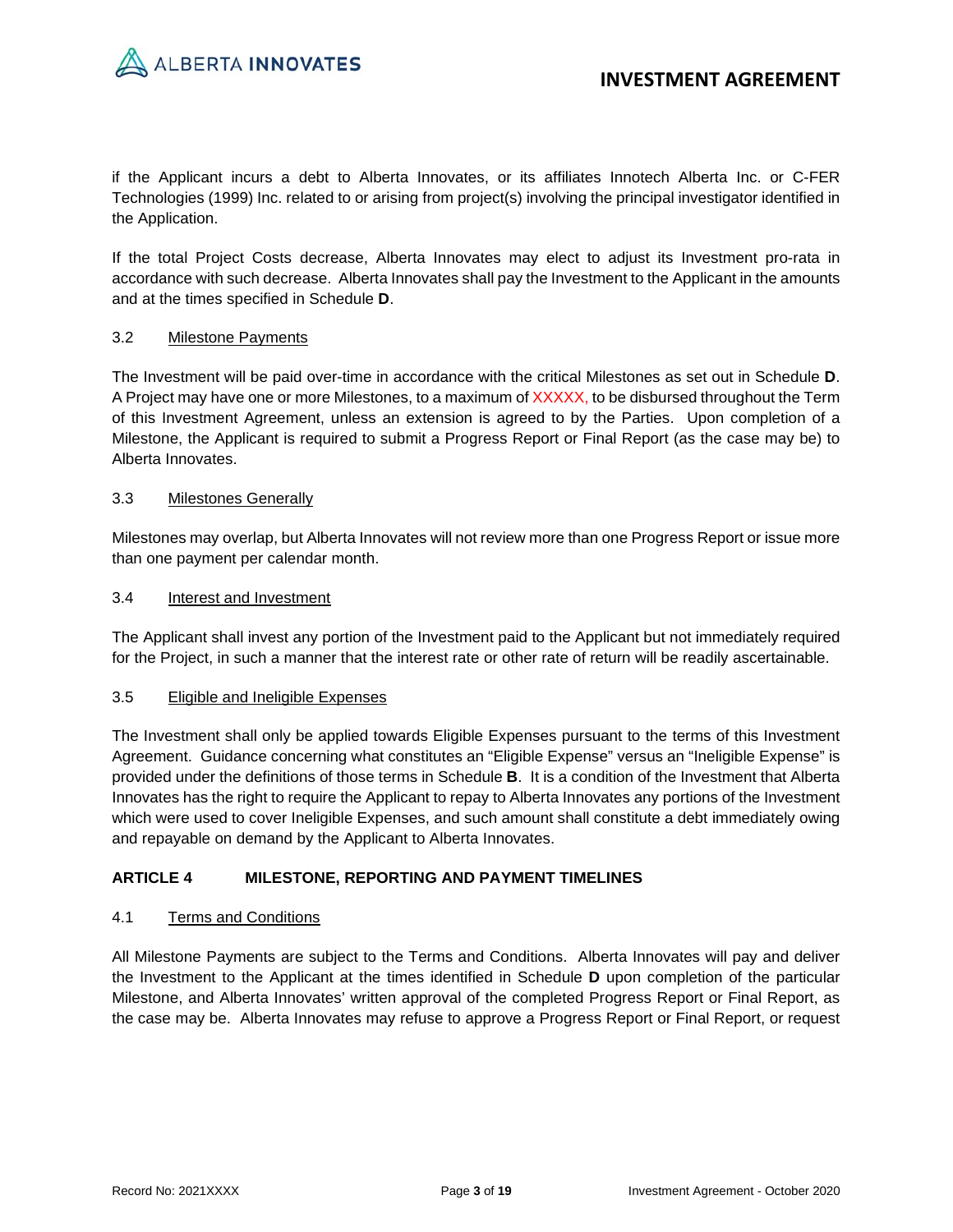

changes to such report, as determined in its sole discretion upon written notice to the Applicant advising of the reason for refusing approval and/or requesting a change.

## <span id="page-3-0"></span>4.2 Milestone, Reporting, and Payment Timelines

The Milestone, Reporting, and Payment Timelines are set out in Schedule **D**.

## 4.3 Reporting Obligations During the Project

Alberta Innovates is a Provincial (Crown) Corporation. It is owned by the Government of Alberta. One of Alberta Innovates primary mandates is to support the development and commercialization of new and innovative technologies for the benefit of Alberta and Albertans. In doing so, Alberta Innovates invests public dollars to support the projects it funds. For that reason, Alberta Innovates is required to report to the Government of Alberta on its use of grant funding, to ensure Alberta Innovates mission and mandate are being achieved.

Regular Applicant reporting is a requirement, both during the Term and afterward. Upon the completion of a Milestone (as set out in Schedule D) the Applicant is required to submit a Progress Report in the form provided by Alberta Innovates. These Progress Reports are required to be submitted within thirty (30) days of the completion of the given Milestone. If the Applicant does not provide a Progress Report as required, this will be considered a default and Alberta Innovates may withhold payment of any portion of the Investment associated with that Milestone.

For the final Milestone of the Project, the Applicant will provide Alberta Innovates with a Final Report within thirty (30) days of the Project Completion Date. All Report templates (both for Progress Reports and Final Reports) will be provided by Alberta Innovates. These templates will clearly differentiate between sections that are considered confidential (and can only be disclosed to the Government of Alberta but to no other party), versus portions that are considered non-confidential and can be disclosed in the public domain. For clarity, all Reports (both Progress Reports and the Final Report) may be disclosed to the Government of Alberta in their entirety, on a strictly confidential basis.

The Final Report is intended to provide a high-level summary of the Project. It allows Alberta Innovates to compare the actual results achieved to key performance indicators set at the outset of the Project, and to gauge whether the Project was successful. The Final Report may also be used to report to the Government of Alberta. Alberta Innovates will not publish the non-confidential portion of the Final Report in the public domain for six (6) months following the Project Completion Date. If this period is not sufficient for the Applicant to protect its Intellectual Property, or to publish its results in an academic journal or trade industry publication, the Applicant may request a further six (6) month extension. Alberta Innovates will not unreasonably withhold or delay its consent to such a request.

## 4.4 Annual Surveys

The Applicant further agrees to complete an annual survey in a format to be provided by Alberta Innovates, both during the Term of the Project and for five (5) years thereafter. The information contained within these surveys may be disclosed to third parties or published in the public domain without further notice to the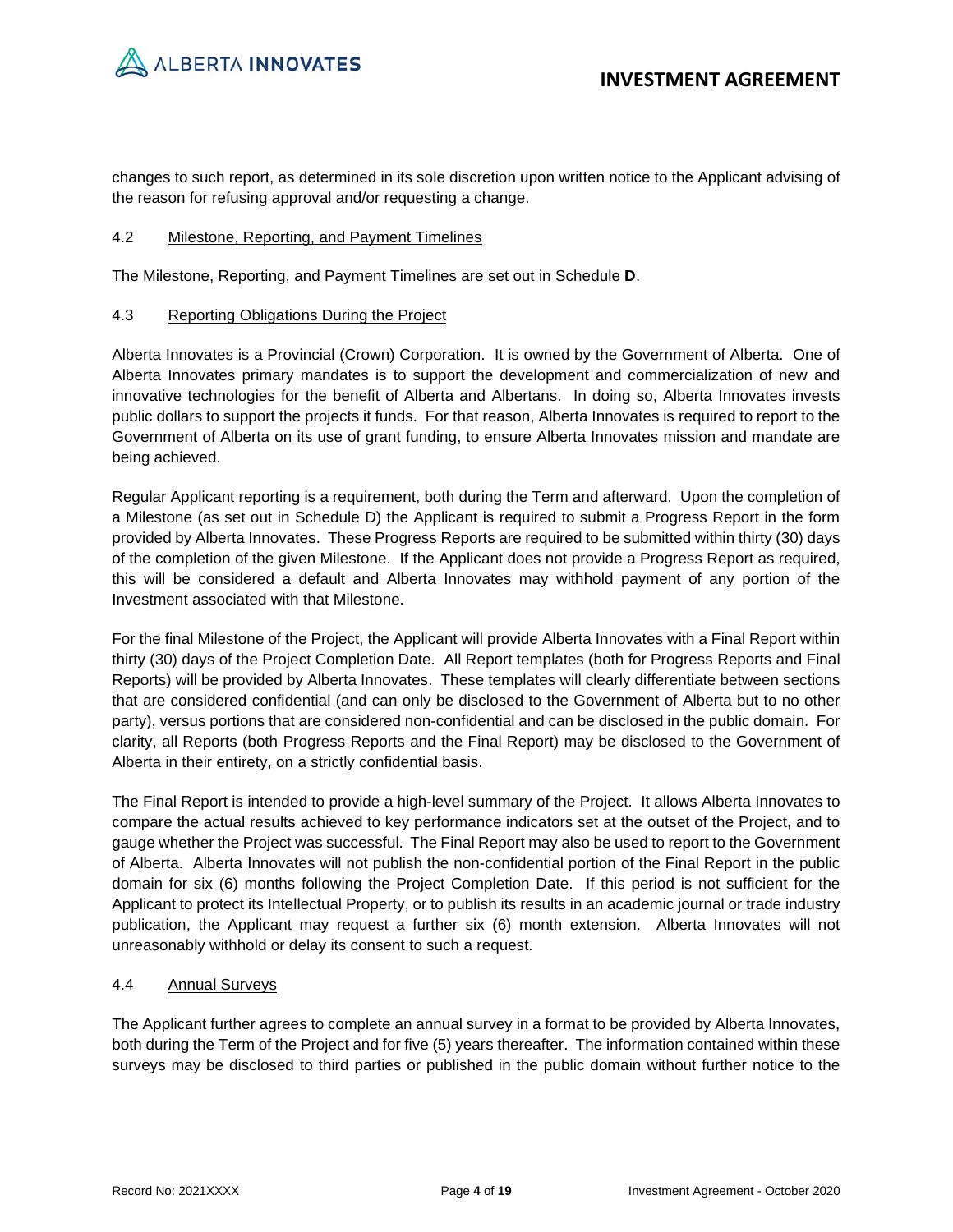

Applicant, provided that prior to such disclosure Alberta Innovates will aggregate such information by removing any identifying particulars of the Applicant. All such information is deemed to be non-confidential for all of Alberta Innovates' purposes and the Applicant agrees to provide such information when requested by Alberta Innovates for five (5) years after the Project Completion Date. Failure to complete the annual surveys may result in the Applicant being ineligible for future funding from Alberta Innovates.

# **ARTICLE 5 CHANGES TO THE PROJECT**

# 5.1 Changes and Review Procedure

Alberta Innovates expects the Applicant to set reasonable Milestone start and completion dates, anticipating times during the Term of the Project when setbacks or unavoidable delays may occur. Should an unforeseen circumstance arise whereby it is not possible to meet the deliverables set out in a particular Milestone, the Applicant may request an amendment to the Investment Agreement by contacting Alberta Innovates' representative set out i[n ARTICLE 6](#page-4-0) below no later than two (2) weeks prior to the next Milestone completion date. Changes may include, but are not limited to, the following: (i) an increase or decrease in the Investment associated with a particular Milestone, or the Project as a whole; (ii) a proposed change in the scope of the Project; (iii) a delay in the completion of a Milestone, irrespective of any impact on the Project Completion Date; (iv) a Change in Control of the Applicant; or (v) any other changes as determined by Alberta Innovates. Upon review of the request, Alberta Innovates may, at its sole and unfettered discretion, approve, decline or request further information concerning the change. Should a change be approved by Alberta Innovates, the remainder of the Investment Agreement shall remain in full force and effect unamended. Depending on the nature of the change, Alberta Innovates may require the Parties to execute an amendment to the Investment Agreement or by notice to all Parties that a new Milestone, Reporting & Payment Schedule **D** has been approved. If the requested change is declined, the Applicant may either elect to proceed with the Project as previously approved by Alberta Innovates or terminate the Investment Agreement, in which case no further payments from the Investment will be provided.

## 5.2 Cumulative Changes in Excess of Twelve Months

For clarity, any changes over the Term of the Project that result in more than a twelve (12) month extension from the original Project Completion Date will not be approved by Alberta Innovates. Should such changes delay the Project Completion Date for more than twelve (12) months from the initial Project Completion Date, all funding from Alberta Innovates shall cease on the day after the one year anniversary of the original Project Completion Date, unless otherwise approved by Alberta Innovates in writing.

# <span id="page-4-0"></span>**ARTICLE 6 NOTICES**

## 6.1 Generally

Any notice or other communication regarding the matters contemplated by this Investment Agreement shall be delivered to the individuals listed below and must be in writing and delivered by courier, registered mail or email, as follows: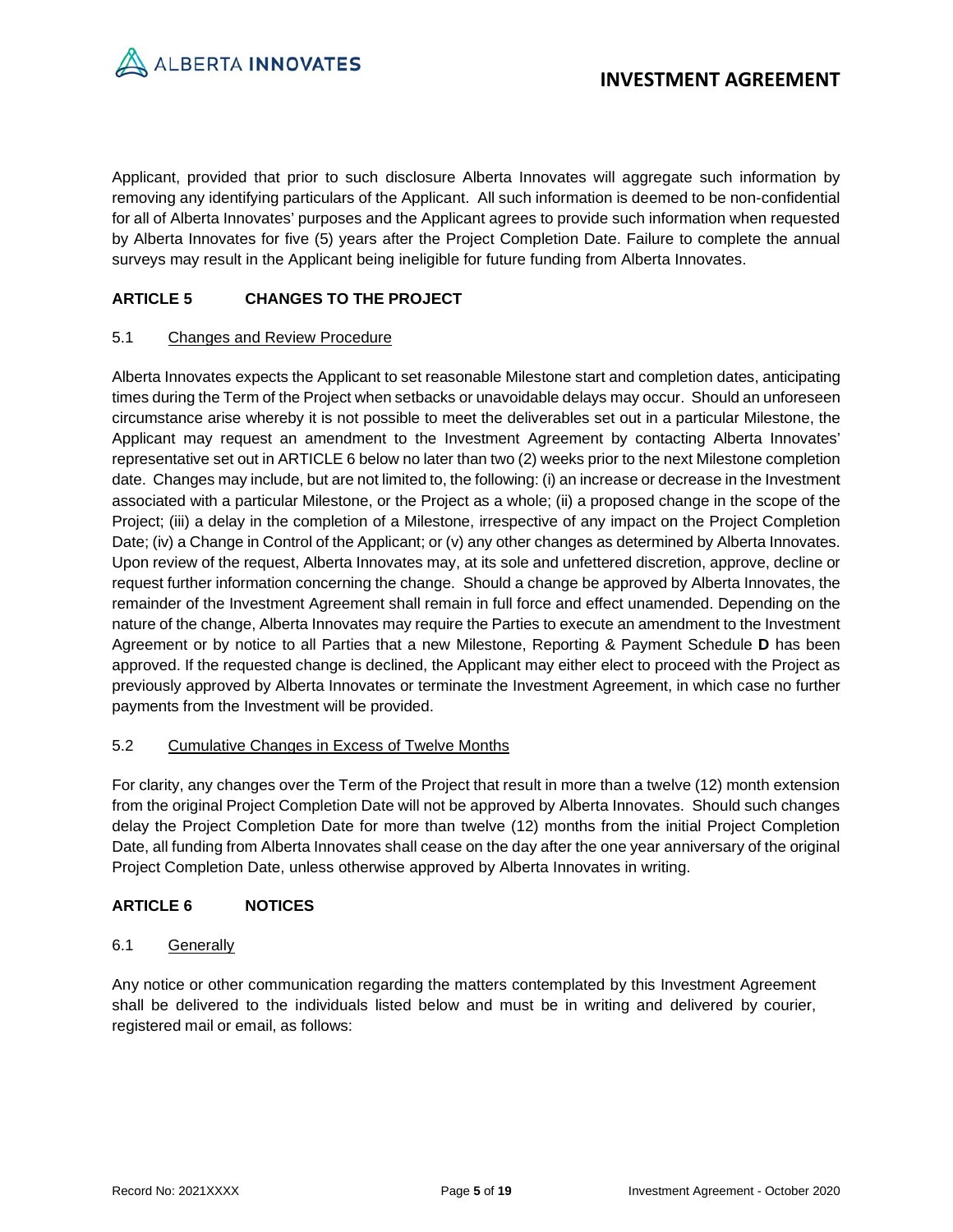

## **IF TO ALBERTA INNOVATES**:

## **For Project Matters:**

Name: Address: Phone: Email:

**For Agreement Matters:** Name: Title: Program Associate Address: Phone: Email:

# **IF TO THE APPLICANT**:

Please complete the following:

# **For Project Matters:** Name: Address: Phone: Email:

# **For Agreement Matters:** Name: Address: Phone: Email:

If the individual(s) named above is different than the Applicant Representative named in the Application, such person(s) must have the authority and permission to have access to the Application and any attachments, the Investment Agreement, and all future correspondence, forms and other documentation. The person(s) listed above is deemed the Applicant Representative on a go-forward basis.

A notice is deemed to be delivered and received on the date of delivery if delivered prior to 4:30 p.m. (MST time) on a Business Day and otherwise on the next Business Day.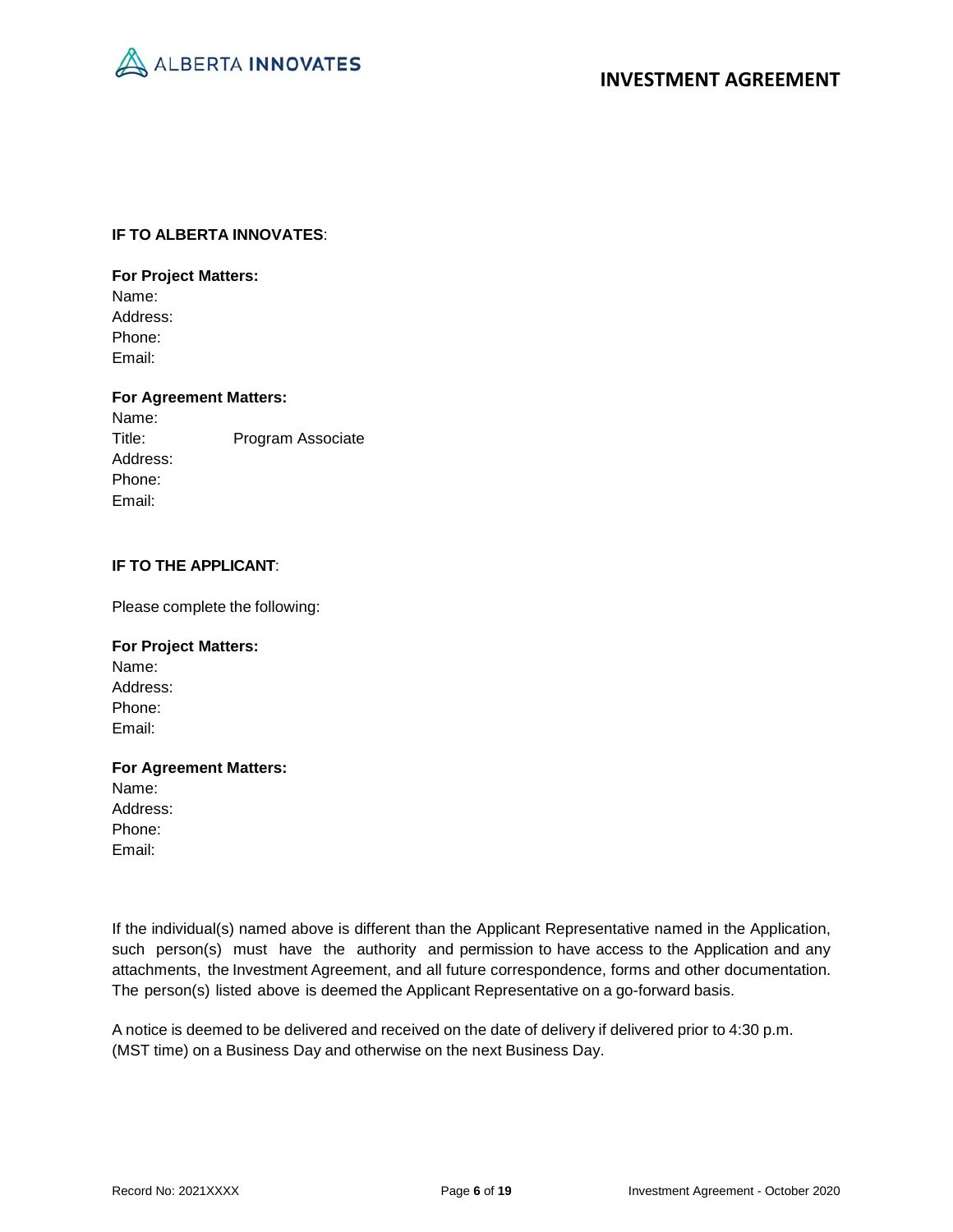

A Party may change its address for service from time to time by notice given to the other Party in accordance with the foregoing provisions.

*[The remainder of this page has been intentionally left blank. Signature pages follow]*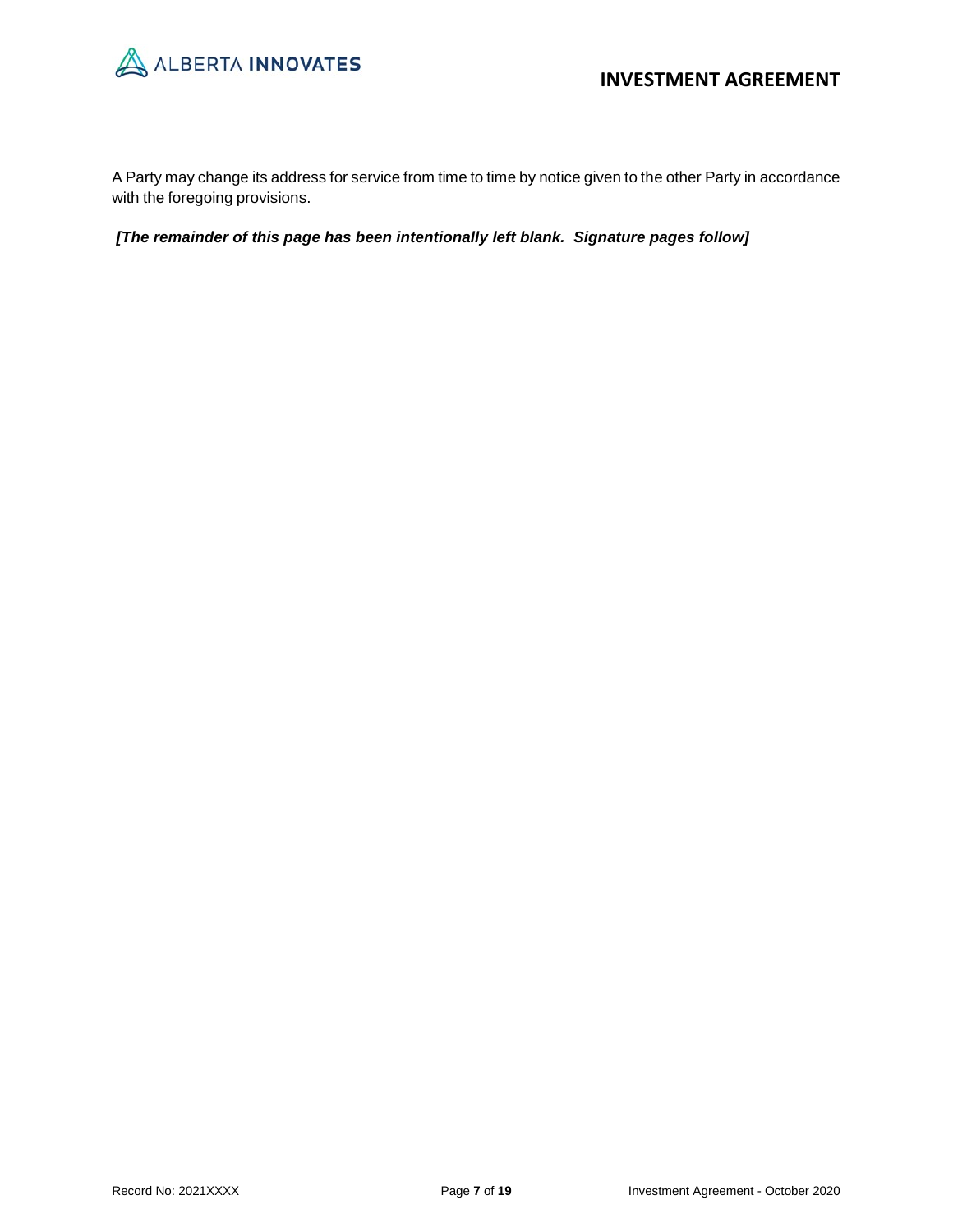

# **ALBERTA INNOVATES**

[Name of Authorized Signatory Title]

[Name of Authorized Signatory Title]

[THIS SPACE LEFT INTENTIONALLY BLANK]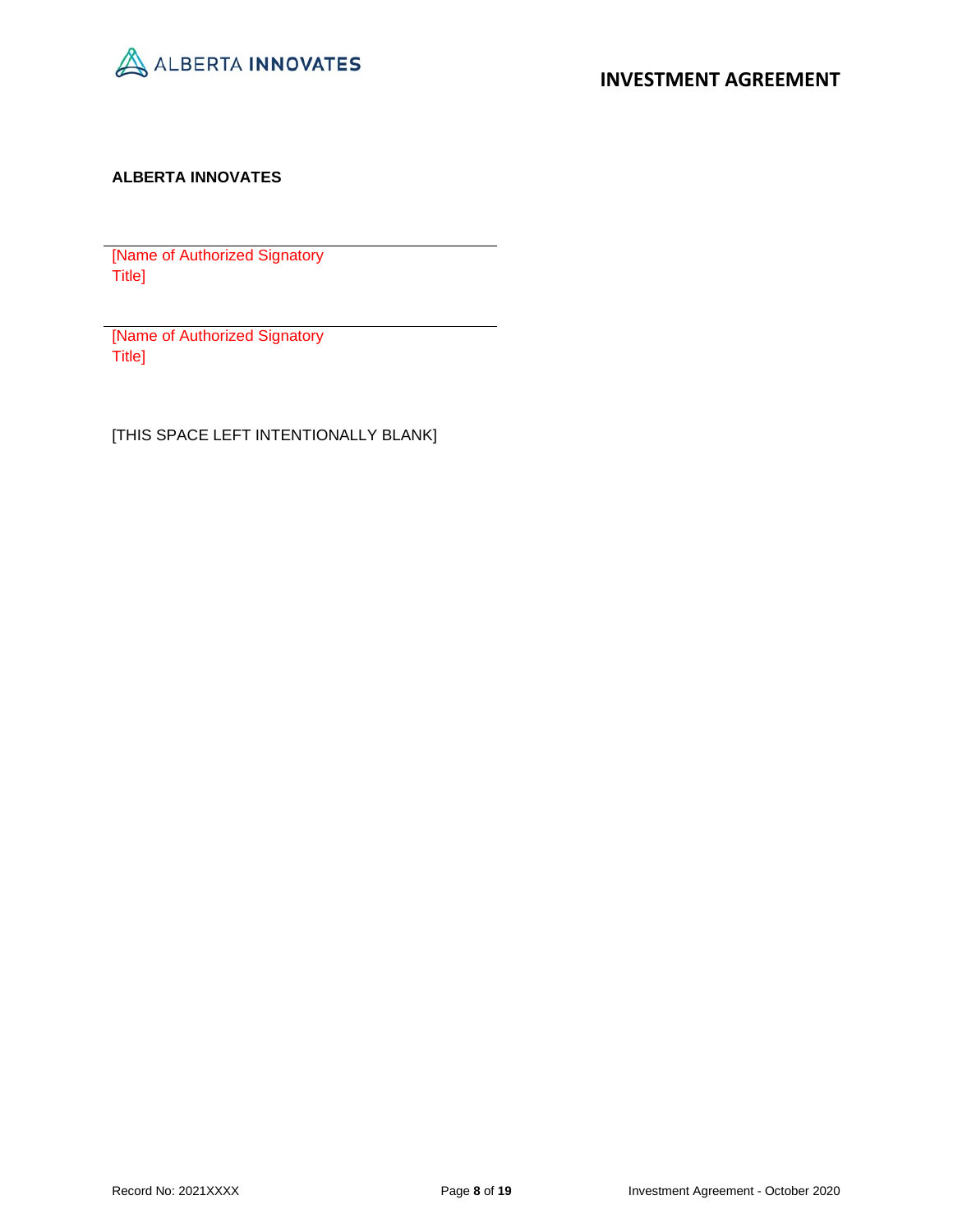

# **CONSENT AND ACKNOWLEDGEMENT TO BE BOUND TO THE INVESTMENT AGREEMENT BY THE APPLICANT:**

The undersigned agrees to be bound by this Investment Agreement.

# **[APPLICANT – exactly as written on the first page]**

Per: (printed name): <u>contained</u>

Position:

I have authority to bind the company.

[THIS SPACE LEFT INTENTIONALLY BLANK]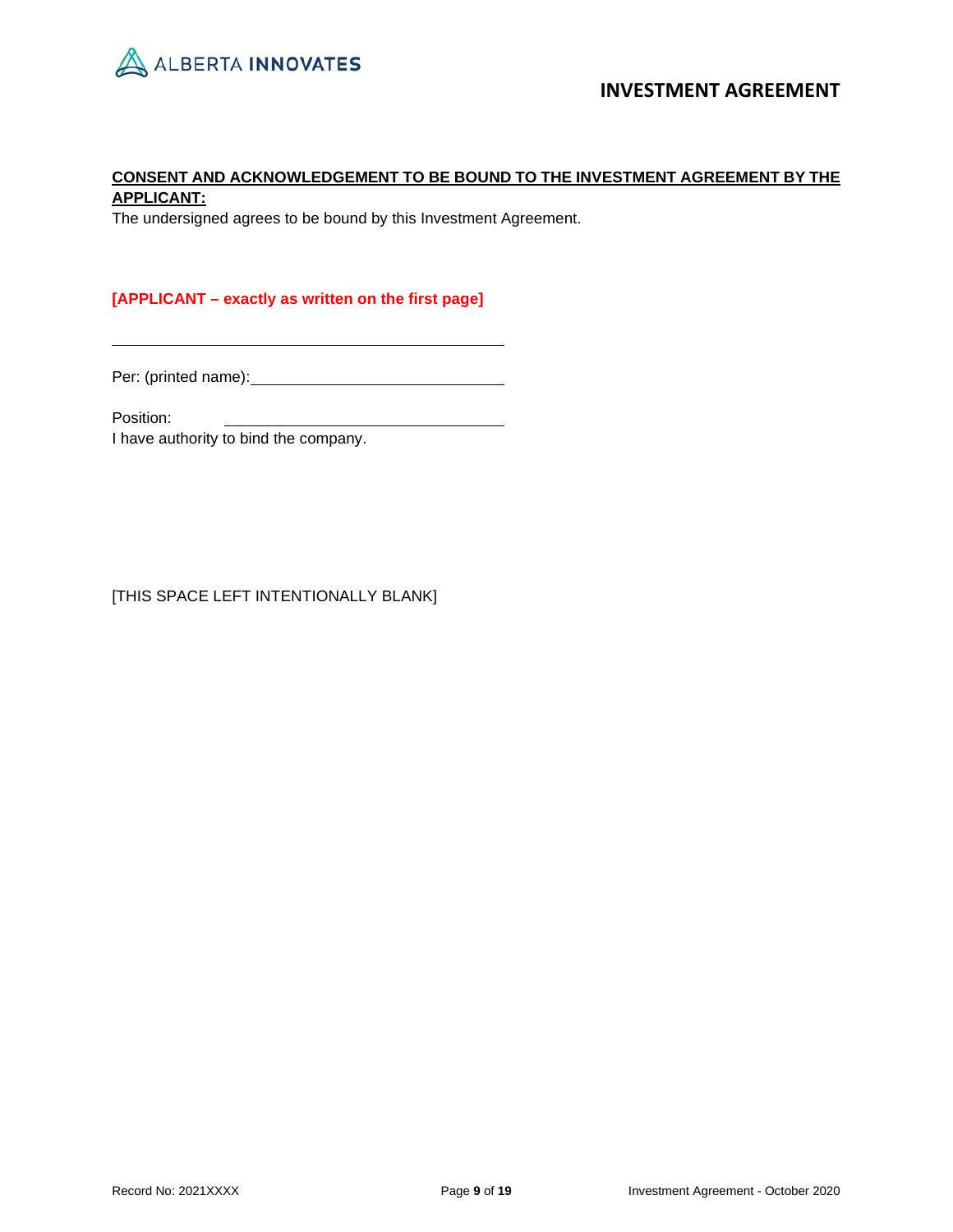

## **SCHEDULE A – TERMS AND CONDITIONS**

## **THE FOLLOWING LEGAL TERMS AND CONDITIONS ARE INCORPORATED INTO AND FORM PART OF THE INVESTMENT AGREEMENT. PLEASE REVIEW THESE TERMS CAREFULLY.**

### **1. Conditions of Payment**

Alberta Innovates' obligation to pay the Investment, or any portion or instalment thereof, is conditional on:

- (a) the Applicant at all times being in compliance with the Investment Agreement;
- (b) the Project progressing as set out in Article 4 MILESTONE, REPORTING AND PAYMENT TIMELINES above;
- (c) the Project being completed by the Project Completion Date;
- (d) timely completion of all Reports as required.

#### **2. Use of Sub-Contractors**

It is understood that the Applicant may require the use of another entity as a Sub-Contractor in order to adequately complete the Project. Where such Sub-Contractors are utilized, a collaboration letter, contract or agreement between the Applicant and the Sub-Contractor(s) must be in place prior to the Applicant proceeding with the Milestone which requires assistance from the Sub-Contractor, and a copy of the same will be provided to Alberta Innovates upon request, and on a strictly confidential basis. The Applicant shall be solely responsible for all work, acts, defaults any liabilities of any Sub-Contractor(s) so engaged and agree to release Alberta Innovates from all liability in respect of same.

### **3. Alberta Innovates' Right to Terminate Funding**

Notwithstanding any other term of this Investment Agreement, Alberta Innovates may terminate its obligations under this Investment Agreement immediately or at any time during the Term in the event the Government of Alberta at any time suspends, revokes, reduces or terminates funding to Alberta Innovates. In such event this Investment Agreement shall terminate immediately subject to the obligation of the Applicant to provide a summary Report as set out below. Alberta Innovates will notify the Applicant of such suspension as soon as is reasonably practicable.

Notwithstanding any other terms of this Investment Agreement, Alberta Innovates may terminate this Investment Agreement at any time without cause on thirty (30) days' written notice to the Applicant, and Alberta Innovates' obligation to make any further payments of the Investment shall cease upon delivery of such notice.

Alberta Innovates additionally has the right to unilaterally terminate the Investment for any Project that incurs a Default.

In the event of early termination as aforesaid, the Applicant will not be obligated to deliver the Final Report, but will provide to Alberta Innovates a Progress Report summarizing the outcomes of the Project up to the effective date of such termination, such report to be delivered not later than ninety (90) days from the date of termination.

### **4. Termination of the Project for Delay**

If the Applicant suspends or delays the Project for any reason whatsoever for a period in excess of one (1) year, or for periods which in the aggregate exceed twelve (12) months during the Term of the Project, then Alberta Innovates may terminate this Investment Agreement immediately upon notice to the Applicant, in which case Alberta Innovates will have no further payment obligation. If the Applicant terminates its part of the Project for any reason prior to the Project Completion Date, Alberta Innovates must be notified immediately. Nothing will excuse the Applicant from providing a Progress Report summarizing the outcomes of the Project up to such date of termination.

Upon receipt of notice of termination except for reason of Default, the Applicant shall be entitled to be reimbursed for actual costs legally incurred prior to the date of termination, including all direct costs incurred in winding down the Project, which such reasonable costs will include actual non-cancellable, legal commitments made by the Applicant, as confirmed and approved by Alberta Innovates. The Applicant will use reasonable efforts to ensure that any financial commitments made by the Applicant during this Investment Agreement which can be terminated immediately upon receipt of notice of termination to ensure the liabilities created pursuant to this Investment Agreement are reduced to a minimum.

### **5. Repayment of the Investment**

Alberta Innovates has the right to require the Applicant to repay any portions of the Investment paid to the Applicant where:

- (a) the Applicant fails to comply with all reporting requirements set out in this Investment Agreement;
- (b) the Project is terminated by the Applicant prior to the Project Completion Date; or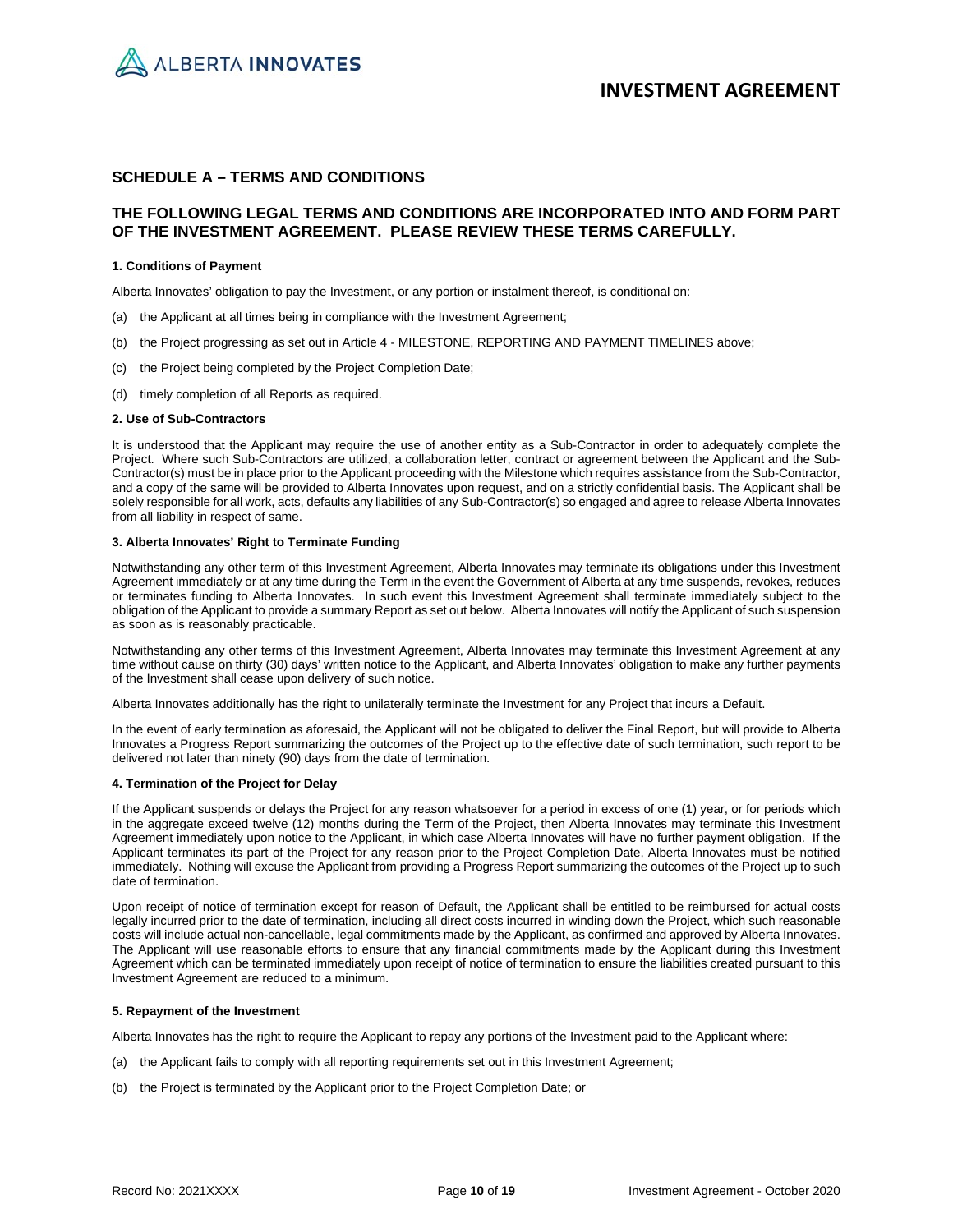

(c) the Applicant incurs a Default.

In any of these instances, any amount of the Investment already advanced to the Applicant shall constitute a debt owed by the Applicant to Alberta Innovates on a dollar for dollar basis, together with interest, which shall accumulate from and after the date of notice of termination from Alberta Innovates at the prime rate for commercial loans fixed by the Royal Bank of Canada at that date, plus 3%. Such debt plus accrued interest is due and payable within forty-five (45) days of Alberta Innovates delivering the notice of termination.

For clarity, Alberta Innovates will not require the Applicant to repay portions of the Investment where a Milestone could not be completed, or one of the desired outcomes of the Project was not achieved, despite the best efforts of the Applicant. Alberta Innovates acknowledges that unforeseen technical issues and other delays may occur which are outside the Applicant's reasonable control, and for that reason the Applicant is offered the opportunity to request an amendment to this Investment Agreement, per the procedure set out in Article 5.1 above – Changes and Review Procedure. Alberta Innovates may however require the Applicant to repay all or a portion of the Investment in any of the circumstances listed above where there is evidence of misuse of the Investment, a serious breach or Default, or other egregious behaviour on the part of the Applicant, as determined by Alberta Innovates in its sole discretion.

#### **6. Intellectual Property**

Alberta Innovates makes no claim to any Intellectual Property generated as a result of its Investment in the Project. The Applicant acknowledges the importance to Alberta Innovates that any Intellectual Property that may be generated through the Project be used to the benefit of Alberta and Albertans. Ownership of any Intellectual Property developed through the Project will follow the practices of the Applicant and agreement(s) to which the Applicant is a party, and a copy of such agreement must be provided to Alberta Innovates as proof of compliance with this requirement upon request, and on a strictly confidential basis.

#### **7. Representations and Warranties**

Alberta Innovates represents and warrants that:

- (a) it is a Provincial research and innovation corporation established pursuant to the laws of Alberta and is in good standing under the laws of such jurisdiction;
- (b) it has all necessary power and authority to enter into, deliver, and perform its obligations under this Investment Agreement and all necessary action has been taken to approve this Investment Agreement and the transactions contemplated herein; and
- (c) the entering into and performance of this Investment Agreement does not violate or breach any other agreement to which Alberta Innovates is a party, or any of its constating documents.

#### **8. Representations of the Applicant**

The Applicant represents and warrants that, both at the time of signing this Investment Agreement and throughout the Term:

- (a) all information contained in the Application, together with any other documentation provided to Alberta Innovates in relation to the Project is accurate and complete, and will remain so in all material respects during the Term of this Investment Agreement;
- (b) it has made full, true and plain disclosure of all facts relevant to the Project and its commitments under this Investment Agreement and will comply with same throughout the term, including specifically any ongoing disclosure and reporting obligations;
- (c) it has all necessary power and authority to execute, deliver and perform its obligations under this Investment Agreement and all necessary action has been taken by it to approve this Investment Agreement and the transactions contemplated hereby;
- (d) the entering into and performance of this Investment Agreement does not violate or breach any other agreement to which it is a party or any of its constating documents, and that throughout the Project it will remain an eligible entity under the guidelines set out in the Program Guide;
- (e) it will ensure that the individuals named in the Project who are employees or contractors of the Applicant will be assigned to or otherwise enabled to perform their respective roles in the Project;
- (f) it will complete the Project in accordance with Schedule **D** and the Application;
- (g) it will only use the Investment solely for Eligible Expenses related to the Project; and
- (h) it will not change the Project in any way from what is set out in the Application without the prior written consent of Alberta Innovates, which consent may be withheld for any reason.

### **9. Records, Reporting and Monitoring**

During the Term and for a period of five (5) years thereafter, the Applicant shall maintain or cause to be maintained full, accurate and complete records of the activities conducted in furtherance of, and the results achieved through the conduct of the Project, including without limitation full, accurate and complete records and books of account relating to the receipt and expenditure of the Investment.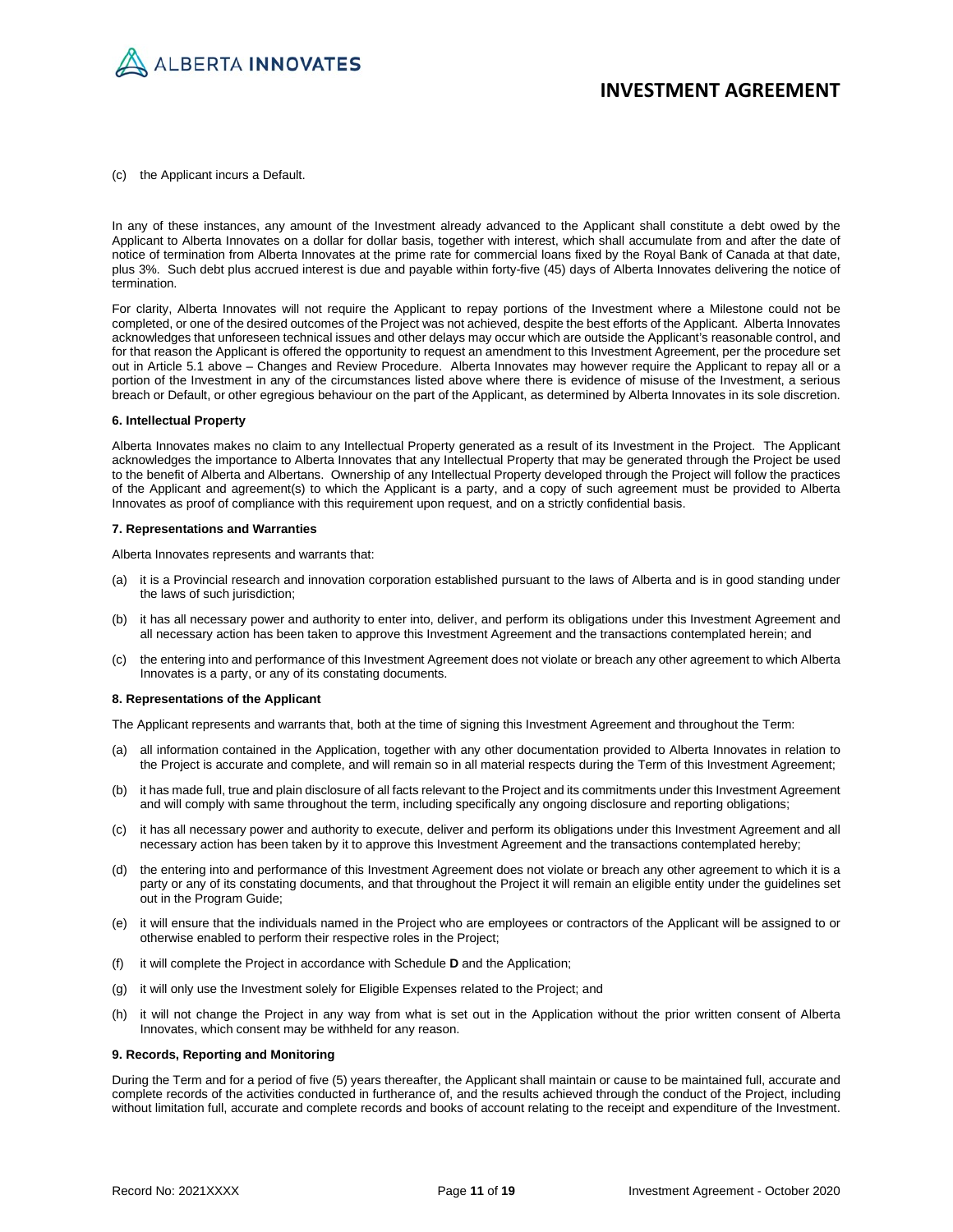

The Applicant acknowledges that certain records required to be maintained under this Investment Agreement may be subject to the protection and access provisions of the *Freedom of Information and Protection of Privacy Act* (Alberta) (FOIP). Alberta Innovates may, from time to time, upon reasonable prior notice to the Applicant, audit or examine the records or books of account to be maintained in accordance with this section. The costs of any such audit, examination or report shall be paid by Alberta Innovates unless such audit, examination or report reveals a breach of this Investment Agreement or a failure by the Applicant to maintain proper records as required by this section, in which case the costs shall be paid by the Applicant.

Alberta Innovates shall be entitled, at reasonable times and upon reasonable prior notice to the Applicant to have their authorized agents attend at the premises of the Applicant or the location where the Project is being carried out for the purposes of examining the files, documents, records and other assets pertaining to the Project, or to assess whether the Applicant is complying with the terms of this Investment Agreement. The Applicant agrees to provide Alberta Innovates' authorized agents with all such assistance as may be reasonably required during such inspection. For clarity, such right of inspection shall be limited to the purpose of ascertaining whether this Investment Agreement has been complied with, and Alberta Innovates will not have any general right to obtain custody or copies of the records of the Applicant except as contemplated by this section.

#### **10. Forms**

The Applicant agrees to use Alberta Innovates' standard form documents found on the Alberta Innovate[s Grants Management System](https://albertainnovates.smartsimple.ca/s_Login.jsp) (GMS) and other forms or reporting templates which may be provided by Alberta Innovates from time to time during the course of completing and reporting on the Project. Alberta Innovates may update or amend its standard forms from time to time without notice to the Applicant. Accordingly, the Applicant is encouraged to access the particular form from Alberta Innovates' website at the time it is required in order to ensure the most current version of the form is used.

### **11. Publications and Public Messaging**

All publications, presentations and public messages concerning the Investment, or the Project must acknowledge the contribution of Alberta Innovates, the Ministry of Jobs, Economy & Innovation and the Government of Alberta, where applicable, and be provided to Alberta Innovates in draft form for review to ensure appropriate acknowledgement is included in accordance with this Section 11, such confirmation to be received no later than ten (10) Business Days from the date of the request. Use of the full legal name 'Alberta Innovates' is required, rather than 'AI' or a similar acronym. Such approvals shall not be unreasonably withheld. Alberta Innovates' financial support or investment in a Project in no way constitutes an endorsement of the Project or the Applicant, and any suggestion or statement that Alberta Innovates endorses or approves of a Project or a party involved in the Project is strictly prohibited and may result in termination of this Investment Agreement by Alberta Innovates.

### **12. Academic Publications**

The Parties agree that it is part of the Applicant's mission and policies to disseminate information and make it available for the purpose of scholarship, subject to the foregoing Section 11. Notwithstanding Section 11, the Applicant shall have the right to publish any Intellectual Property generated in the course of the Project in accordance with academic standards without restriction, provided the contributions of Alberta Innovates, the Ministry of Economic Development, Trade and Tourism, and the Government of Alberta are acknowledged in such academic publication. Such publications may include, but are not limited to, abstracts, or presentation to a journal, editor, meeting, seminar or other third party.

#### **13. Non-Confidential Information and Publication of Non-Confidential Information**

In accordance with ARTICLE 4, the Applicant acknowledges and agrees that, as a public body, Alberta Innovates is required to report on and promote the success of innovation initiatives within the Province of Alberta. Accordingly, Alberta Innovates may publish and/or disseminate in the public domain certain information about the Project contained in the Application, the Progress and Final Reports, and/or annual surveys, but only where such information is explicitly marked as 'non-confidential'. Alberta Innovates may also use and disclose the Final Report in accordance with the terms of ARTICLE 4.3.

### **14. Freedom of Information (FOIP)**

Alberta Innovates is governed by FOIP. This means Alberta Innovates may be asked to disclose the information received under this Investment Agreement, or other information delivered to Alberta Innovates in relation to the Project, when an access request is made by anyone in the general public.

In the event an access request is received by Alberta Innovates, exceptions to disclosure within FOIP may apply. If an exception to disclosure applies, certain information may be withheld from disclosure. The Applicant is encouraged to familiarize itself with FOIP. Information regarding FOIP can be found a[t http://www.servicealberta.ca/foip/.](http://www.servicealberta.ca/foip/)

### **15. Liability and Indemnities**

Alberta Innovates shall not be liable in any way whatsoever to the Applicant or any of its directors, officers, employees, agents, personal legal representatives and/or heirs for any losses, damages or claims, including but not limited to indirect, incidental, consequential, or special damages or any loss of profits, loss of business opportunity, loss of revenue, or any other loss or injury suffered or arising in any way whatsoever in the course of the Project, whether arising before or after submitting an Application or entering into the Investment Agreement with Alberta Innovates.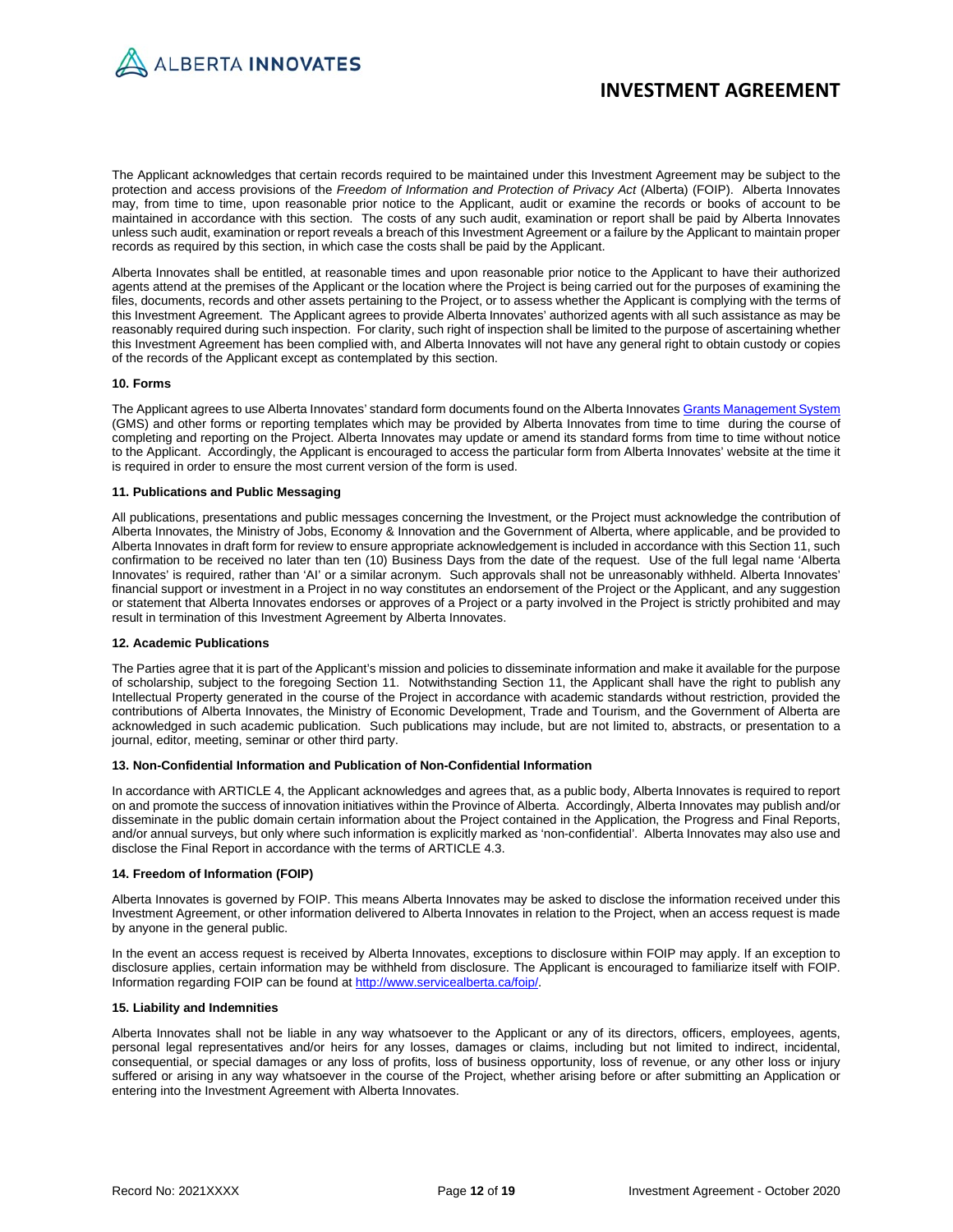

The Applicant agrees to indemnify, defend and hold harmless Alberta Innovates, its directors, officers, employees and agents against and from any and all third party claims, demands, actions and costs whatsoever (including legal costs on a solicitor and his own client full-indemnity basis) that may arise directly or indirectly out of any act or omission of the Applicant, or any of its directors, officers, employees, contractors, agents or legal representatives or the negligence or tortious act or willful misconduct of the Applicant or any of its directors, officers, employees, contractors, agents or legal representatives in relation to their obligations under this Investment Agreement.

This section will survive termination or expiry of this Investment Agreement.

#### **16. Insurance**

The Applicant shall, at its own expense and without in any way limiting its liabilities herein, insure its operations under a contract of General Liability Insurance, in accordance with the *Insurance Act* (Alberta), in an amount of not less than \$2,000,000 inclusive per occurrence, insuring against bodily or personal injury and property damage, including the loss of use thereof. Such insurance must be in place before the signing of this Investment Agreement and shall be maintained during the Term. The Applicant acknowledges that no protection is available from Alberta Innovates for any third-party claims pursuant to the Project. The Applicant shall provide a certificate of insurance when requested by Alberta Innovates. Where permitted by its constating documents and bylaws, the Applicant may elect to self-insure its obligations under this section.

#### **17. Dispute Resolution**

In the event of any dispute regarding the interpretation of any provision of this Investment Agreement, the Parties agree to refer the matter to joint discussion by senior officials of the Applicant and Alberta Innovates. If such senior officials cannot resolve a dispute, the Parties may agree to participate in mediation with a mutually acceptable mediator. Mediation will proceed on the following basis:

- (a) if the Parties cannot agree on a mediator they will ask the President or Executive Director of the Alberta Arbitration and Mediation Society to assist in the selection process;
- (b) the Parties will share the cost of the mediator equally and bear their own costs incurred with respect to the mediation, including but not limited to any legal costs;
- (c) no evidence of anything said or of any admission or communication made in the course of the mediation shall be admissible in any further legal proceedings, except with the consent of all Parties; and
- (d) any resolution reached will be based on the full participation of an agreement between the Parties.

For clarity, nothing in this Investment Agreement shall abrogate Alberta Innovates' rights to seek judicial or equitable relief or to enforce the terms of this Investment Agreement in a court of law.

#### **18. No Partnership, Joint Venture or Agency**

Nothing in this Investment Agreement shall be deemed to create a partnership, joint venture, association, agency, trust, or employeremployee relationship and no Party shall be authorized to hold itself out or to act as the agent or employee of any other Party for any purpose whatsoever.

#### **19. Governing Law**

This Investment Agreement shall be governed by the laws of the Province of Alberta and the laws of Canada applicable therein and the Parties hereby irrevocably attorn to the exclusive jurisdiction of the courts of the Province of Alberta for all disputes arising under this Investment Agreement.

#### **20. Interpretive Aids**

All references to the singular include the plural and vice versa and references to one gender include both genders and gender-neutral parties, where applicable. Derivations of terms or expressions defined herein shall have a corresponding meaning to the defined term or expression. The headings, article and section references appearing in this Investment Agreement are for convenience and ease of reference only and in no way define, limit or describe the scope or intent of this Investment Agreement or any part thereof. All of the provisions of this Investment Agreement shall be construed to be covenants and agreements as though the words specifically expressing covenants or agreements were used in each separate provision hereof. All recitals and schedules to this Investment Agreement are expressly incorporated herein. Any references to a statute include all applicable regulations, all amendments to that statute or applicable regulations and any statute or applicable regulation that supplements or replaces such statutes or

applicable regulations, as the case may be. All monetary references are in lawful currency of Canada.

### **21. Assignment**

Alberta Innovates may assign its rights under this Investment Agreement to an 'affiliate' (as that term is defined in section 2(1) of the *Business Corporations Act* (Alberta)) or successor entity on written notice to the Applicant.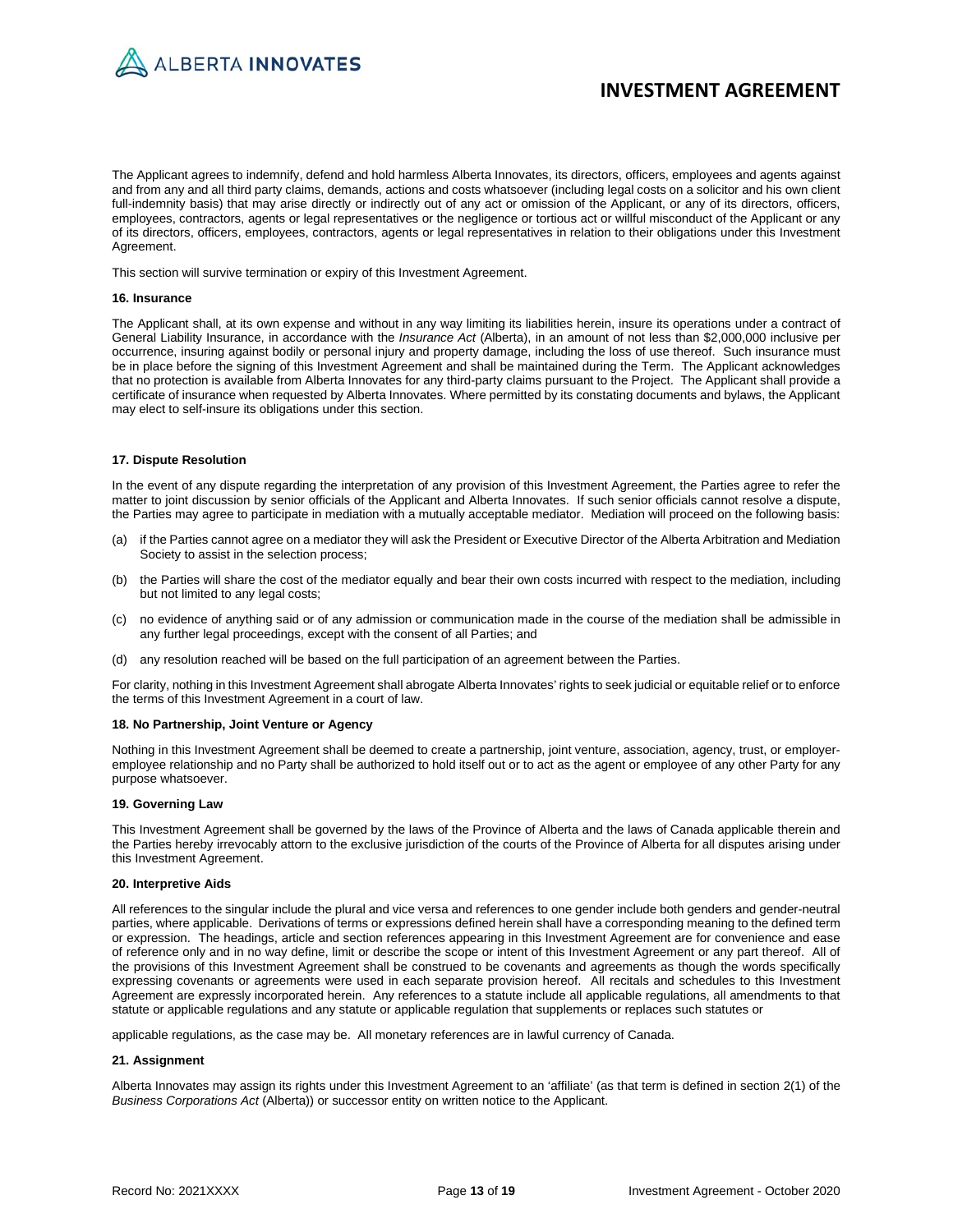

#### **22. General Terms and Conditions**

A waiver of any provision of this Investment Agreement must be in writing and signed by the Party providing the waiver and is legally binding only in the specific instance and for the specific purpose for which it was given. The failure or delay of any Party to exercise any right under this Investment Agreement does not constitute a waiver of that right. No single or partial exercise of any right will preclude any other or further exercise of that right or the exercise of any other right, and no waiver of any of the provisions of this Investment Agreement will constitute a waiver of any other provision (whether or not similar).

If any provision of this Investment Agreement or its application to any Party or circumstance is determined by a court of competent jurisdiction to be illegal, invalid or unenforceable, it will be ineffective only to the extent of its illegality, invalidity or unenforceability without affecting the validity or the enforceability of the remaining provisions of this Investment Agreement and without affecting its application to the other Parties or circumstances.

This Investment Agreement does not and is not intended to confer any rights or remedies upon any Person other than the Parties. Any third party is not entitled to rely on the provisions of any project document in any action, suit, proceeding, hearing or other forum.

This Investment Agreement, including all schedules hereto, constitutes the entire agreement between the Parties as they relate to the obligations of Alberta Innovates under the Program. This Investment Agreement supersedes all other understandings, agreements and representations with Alberta Innovates. There are no representations, warranties, terms, conditions, covenants or other understandings, express or implied, collateral, statutory or otherwise from Alberta Innovates that the Parties are relying on in entering into and completing the Project. The Parties hereto acknowledge and agree that: (i) each Party has read and understands the terms and provisions of this Investment Agreement, have had the opportunity to review same with their legal counsel, and any rule whereby an ambiguity is to be resolved against the drafting Party does not apply in the interpretation of this Investment Agreement; and (ii) the terms and provisions of this Investment Agreement will be construed fairly as to all Parties hereto and not in favour of or against any Party, regardless of which Party was generally responsible for the preparation of this Investment Agreement.

Each Party agrees to execute, acknowledge and deliver such further instructions, and to do all such other acts, as may be necessary or appropriate in order to carry out this Investment Agreement.

If any act is required by the terms of this Investment Agreement to be performed on a day which is not a Business Day, the act will be valid if performed on the next succeeding Business Day.

This Investment Agreement may be executed in any number of counterparts and delivered via facsimile or electronically in portable document format. Each such counterpart, when so executed and delivered, shall be deemed an original and all such counterparts, when taken together, shall constitute one and the same instrument.

This Investment Agreement may be modified or amended by mutual agreement of the Parties. Depending on the nature of the change, Alberta Innovates will determine if a formal amending agreement is necessary, or if updated Schedules can be circulated electronically without the need for a formal amendment.

[THIS SPACE LEFT INTENTIONALLY BLANK]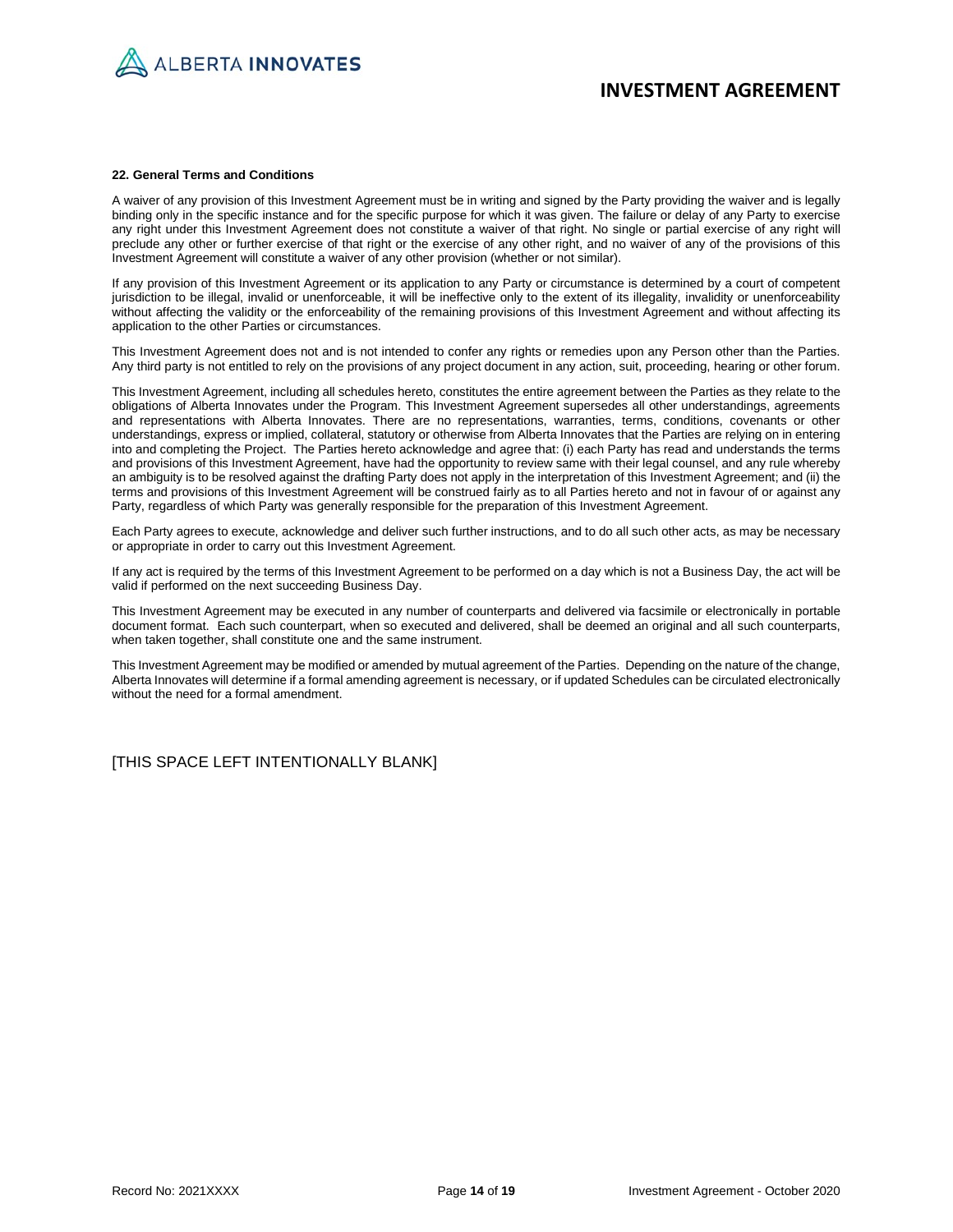

### **SCHEDULE B – DEFINED TERMS**

### **FOR THE PURPOSES OF THIS AGREEMENT, THE FOLLOWING TERMS ARE DEFINED TO HAVE THE CORRESPONDING MEANING:**

- (a) "**Applicant**" means the entity identified on the front page of this Investment Agreement who completed and submitted an approved Application;
- (b) "**Applicant Representative**" means the individual who is authorized to act on behalf of the Applicant;
- (c) "**Application**" means the application submitted by the Applicant, and attached as Schedule **C**;
- (d) "**Business Day**" means any day other than a Saturday, Sunday, or statutory holiday in the Province of Alberta;
- (e) "**Default**" means any one (1) or more of the following:
	- i any breach of an obligation or failure to perform or observe any provision on its part under the Investment Agreement or, made by the Applicant and any such breach or default continues for a period of ten (10) Business Days after receipt of written notice from Alberta Innovates specifying such breach; or
	- ii failure by the Applicant to proceed with the Project, not carry out the Project, materially alter the Project without obtaining Alberta Innovates prior written permission as contemplated herein;
	- but provided that where Alberta Innovates gives notice of the occurrence of a Default and the Default is cured within ten (10) Business Days, notice that the Default is no longer continuing will be given to Alberta Innovates by the Applicant immediately after the Applicant becomes aware that the Default has been cured, and Alberta Innovates will not terminate its Investment on the basis of that Default;
- (i) "**Eligible Expense**" means:
	- i labour costs (gross wages or salaries incurred at reasonable market rates) for those individuals who are specifically identified as performing the service, excluding physicians, academic faculty members or company executives/senior management involved, which is directly attributable to the Project and thereby quantifiable or measurable, unless the Applicant is being reimbursed for such costs elsewhere. Accordingly, general overhead is not considered an Eligible Expense;
	- ii costs of materials, made at the lower of cost or fair market value, which can be specifically identified and quantified as having been incurred in the performance of the Project activities, and which are so identified and quantified consistently in the cost accounting practices of the Applicant;
	- acquisitions of property including capital improvements to facility premises and capital equipment (but excluding land and buildings), made at the lower of cost or fair market value, that are critical to the performance of the Project will be considered on a case by case basis upon submission to Alberta Innovates by the Applicant. The contribution will be pro-rated to the Project time frame based on asset's expected economic life, if purchased, at industry standard depreciation rates with any residual undepreciated value attributed to the economic life of the asset remaining after Project completion being an Ineligible Expense;
	- iv acquisitions of software or information databases, made at the lower of cost or fair market value, that are critical to the performance of the Project will be considered. The cost of such technology will be pro-rated over the duration of the Project;
	- v basic professional services, fees and disbursements, such as ongoing routine accounting, tax and legal business requirements and financing fees, directly related to the Project;
	- vi cost of sub-contractors at fair market rates where the work of the sub-contractor(s) is directly related to the Project;
	- vii costs relating to travel (including mileage, airfare (lowest economy class/excursion or other promotional type of air fare must be sought at the time of booking) and accommodation and meals at reasonable rates;
	- viii additional direct operating costs (incurred at reasonable market rates), not falling within the categories of labour and materials, but which can be specifically identified and quantified as having been incurred, or to be incurred, in the performance of the Project activities and which are so identified and quantified consistently by the Applicant's cost accounting practices; and
	- ix any other cost which Alberta Innovates pre-approves in writing as an Eligible Expense.
- (j) "**Final Report**" means the final report summarizing the outcomes of the Project, to be completed by the Applicant in the standard form no later than thirty (30) days after the Project Completion Date. The Final Report must provide accounting for all Project revenues and expenses, and include a concise summary of what the project has achieved, and compare the outcomes and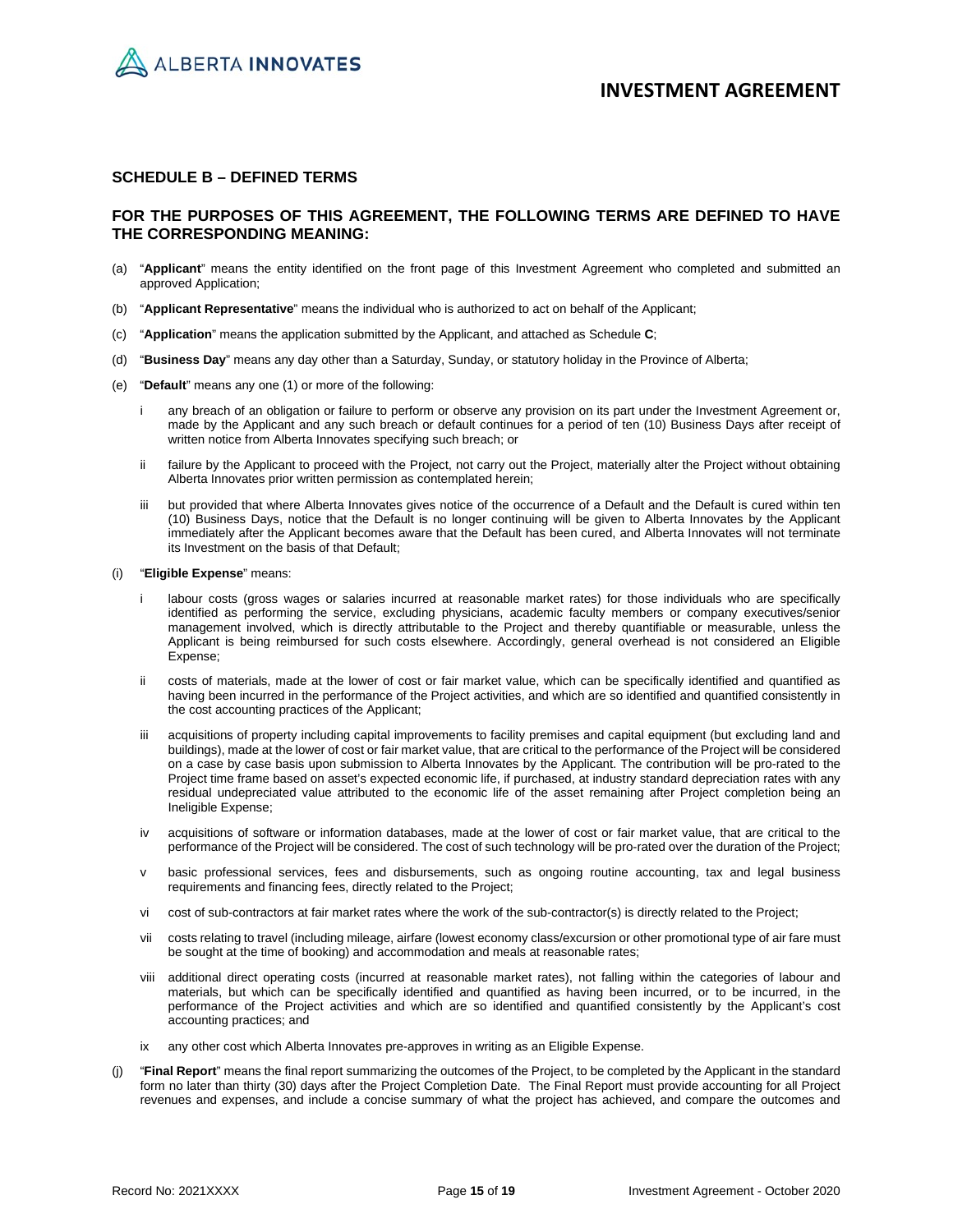

performance of the Project with reference to the desired outcomes specified by Alberta Innovates, and the desired Project outcomes as stated in the Application and in this Investment Agreement;

- (k) "**Ineligible Expense**" means any one (1) of the following:
	- i any cost that does not qualify as an Eligible Expense;
	- ii any cost incurred prior to the Effective Date of this Investment Agreement, except where Alberta Innovates has provided written approval to include the cost as an Eligible Expense;
	- iii transactions between related parties;
	- iv allowance for interest on debt;
	- v losses on investments, bad debts and expenses for collection charges;
	- vi losses on other projects or activities not related to the Project;
	- vii fines and penalties;
	- viii unreasonable compensation for Project labour;
	- ix costs for professional training & development;
	- x Federal and Provincial income taxes, goods and services taxes;
	- xi costs related to land and buildings (for example, acquisitions, leases and/or leasehold improvements) not directly related to the Project;
	- xii depreciation and amortization charges;
	- xii advertising costs, except reasonable advertising of an industrial or institutional character placed in trade, technical or professional journals for the dissemination of information for the industry or institution;
	- xiv costs associated with applying for government grants and programs;
	- xvi basic professional services, fees and disbursements, such as ongoing routine accounting, tax and legal business requirements and financing fees unless directly related to the Project;
	- xvii routine testing and maintenance;
	- xvii entertainment, hospitality, alcohol and gifts; and
	- xix any other costs deemed ineligible by Alberta Innovates;
- (l) "**Intellectual Property**" means tangible or intangible property in which Intellectual Property Rights subsist and/or that is subject to Intellectual Property Rights including, without limitation, ideas, formulae, algorithms, concepts, techniques, processes, procedures, approaches, methodologies, plans, systems, research, information, documentation, data, data compilations, specifications, requirements, designs, diagrams, inventions, technology, computer programs (including all related code), tools, products, knowledge, know-how and trade secrets;

#### (m) "**Intellectual Property Rights**" means:

- i. any and all proprietary rights anywhere in the world provided under: patent law, copyright law, trademark law, design patent or industrial design law, semiconductor chip or mask work law, trade secret law, or any other statutory provision or common law principle that provides a right in either intellectual property or the expression or use of intellectual property; and
- ii. any and all applications, registrations, licenses, sub-licenses, franchises, agreements or any other evidence of a right in any of the foregoing;
- (n) "**Investment**" means the total amount of funding granted by Alberta Innovates to an Applicant and governed by this Investment Agreement;
- (o) "**Investment Agreement**" means this Investment Agreement between Alberta Innovates and the Applicant, including all schedules hereto;
- (p) "**Milestone**" means a major segment of the Project activities for the purpose of monitoring and measuring the progress of the Project, concluding in every case, with a critical "go/no go" decision and "**Milestones**" mean all major segments of the Project activities which comprise the entire Project;
- (q) "**Milestone Payment(s)**" means the portion of the Investment allocated to a Milestone as described in the Milestone, Reporting and Payment Schedule attached as Schedule **D**;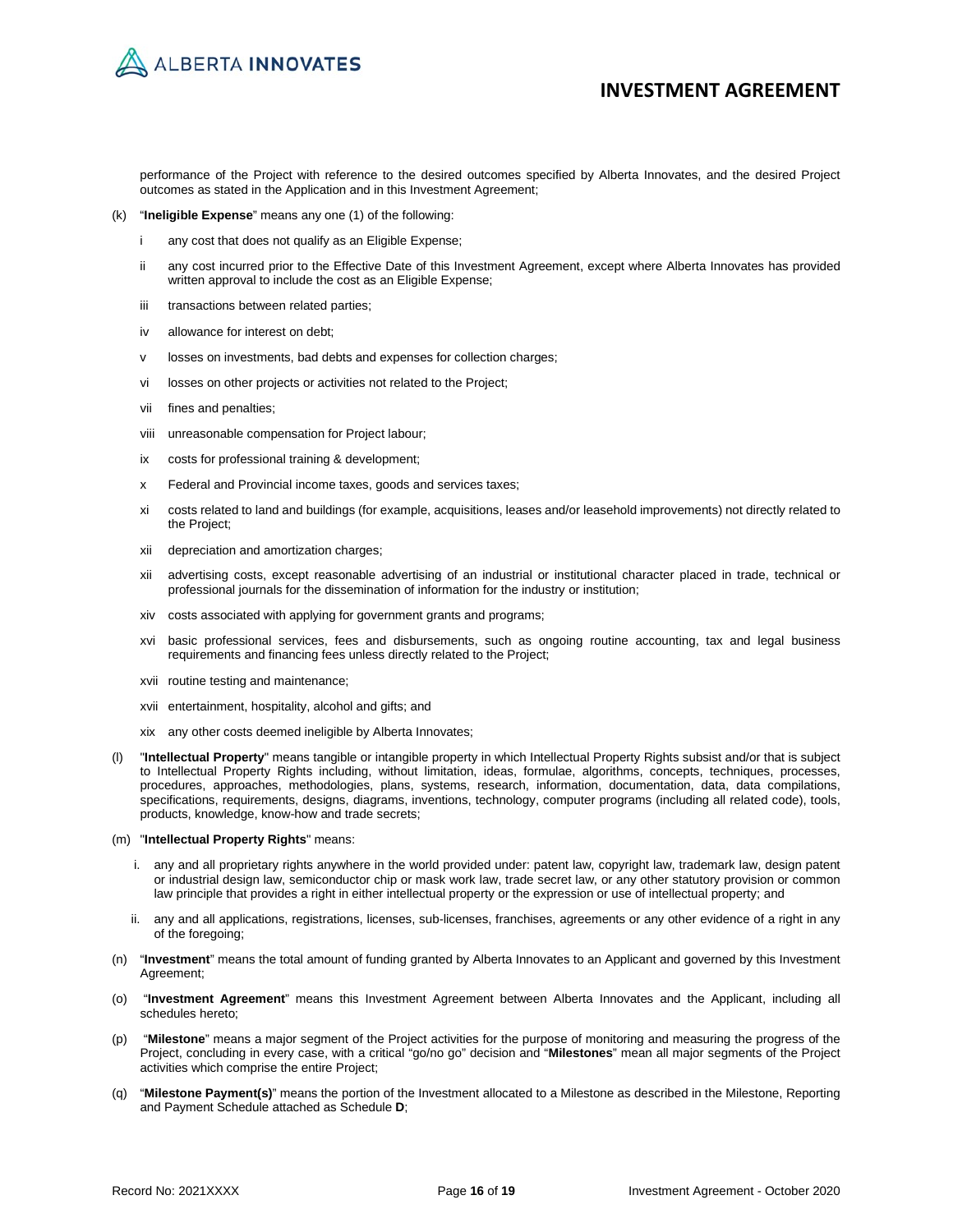

- (r) "**Milestone, Reporting and Payment Schedule**" means the schedule of Milestone Payments as set out in Schedule **D** of this Investment Agreement;
- (s) "**Parties**" means the Applicant and Alberta Innovates, and "**Party**" means any one (1) of them;
- (t) "**Person**" means any individual, body corporate, partnership, sole proprietorship, joint venture, trust, unincorporated association, unincorporated organization, and any other entity or organization of any nature whatsoever. Unless the context otherwise requires, any reference to a Person includes its heirs, administrators, executors and other legal representatives, successors and permitted assigns;
- (u) "**Program**" means the Real-World Evaluation of Cannabis-Based Medicines (mCannabis.RealWorld) Program;
- (v) "**Program Guide"** means the Program Guide for the program named in this Investment Agreement, a copy of which is available on the Alberta Innovates website.
- (w) "**Progress Report**" means the report required by Alberta Innovates from the Applicant in the standard form, no later than thirty (30) days after the completion of each Milestone. The report must provide accounting for all Project revenues and expenditures, a concise summary of what the Project has achieved, and the status of performance of the Project addressing the specific outcomes in relation to the objectives of Alberta Innovates and the expected outcomes as stated in the Applicant's Application and this Investment Agreement;
- (x) "**Project**" means the scope of work to be performed by the Applicant, as first described in the Application, and as set out in the Milestone, Reporting, and Payment Schedule attached as Schedule **D**;
- (y) "**Project Completion Date**" means the date set out in Section 2.3 on which the Applicant anticipates completing the Project, understood to be the Milestone Completion Date of the last Milestone as indicated in Schedule **D**;
- (z) "**Project Costs**" means all Eligible Expenses incurred during the course of the Project;
- (aa) "**Project Start Date**" means the date set out in Section 2.2 on which the Applicant can start incurring Project Costs, understood to be the Milestone Start Date of the first Milestone as indicated in Schedule **D**;
- (bb) "**Sub-Contractor**" means an entity or individual which provides services and/or products to the Applicant that are required to perform the Project;
- (cc) "**Term**" means the Term of this Investment Agreement, as defined in Article 2.5 of the main body above; and
- (dd) "**Terms and Conditions**" means the terms and conditions governing this Investment Agreement, as set out in Schedule **A**.

The preceding definitions are not exhaustive and other defined terms may be used throughout this Investment Agreement.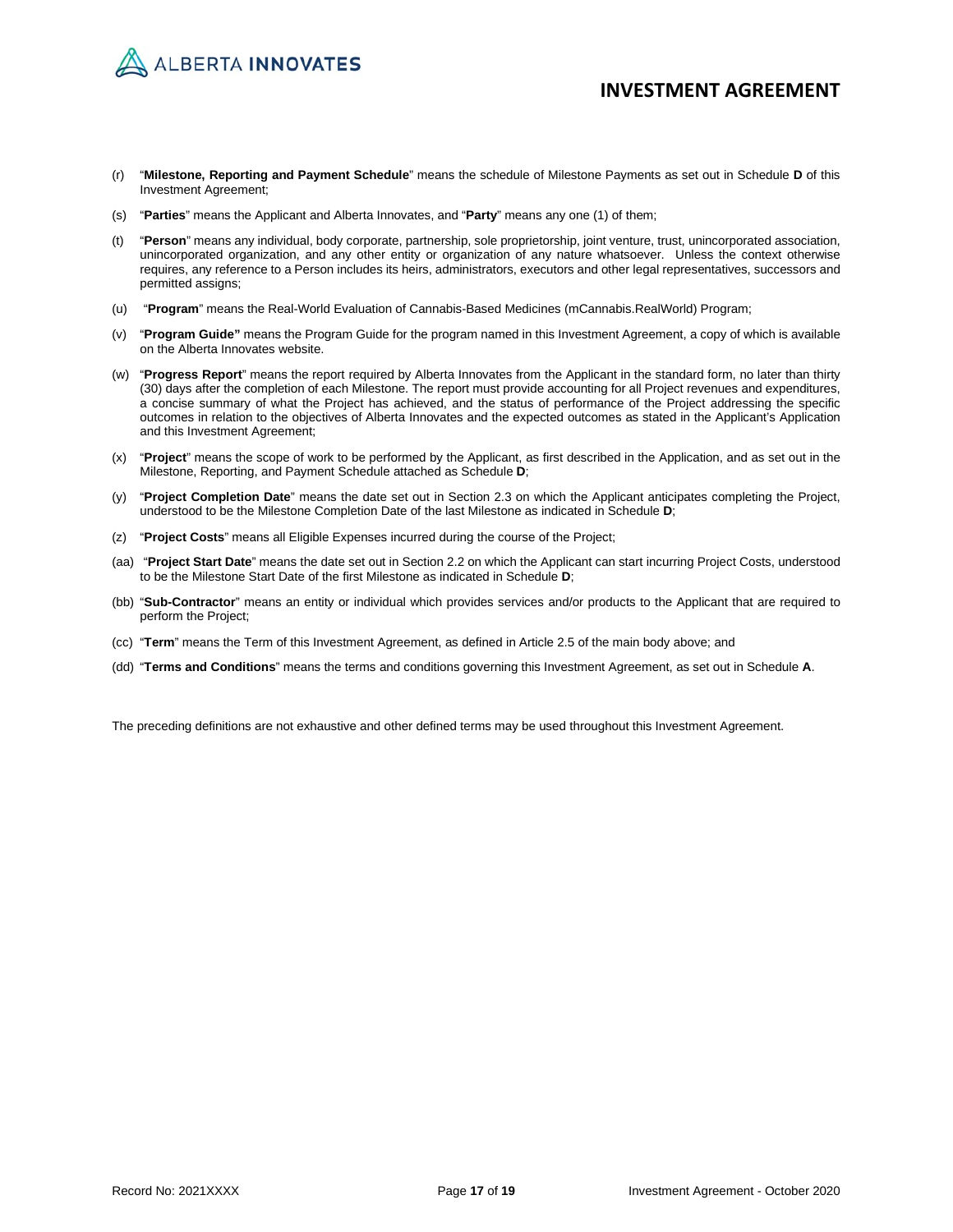

**SCHEDULE C – APPLICATION AS ATTACHED**